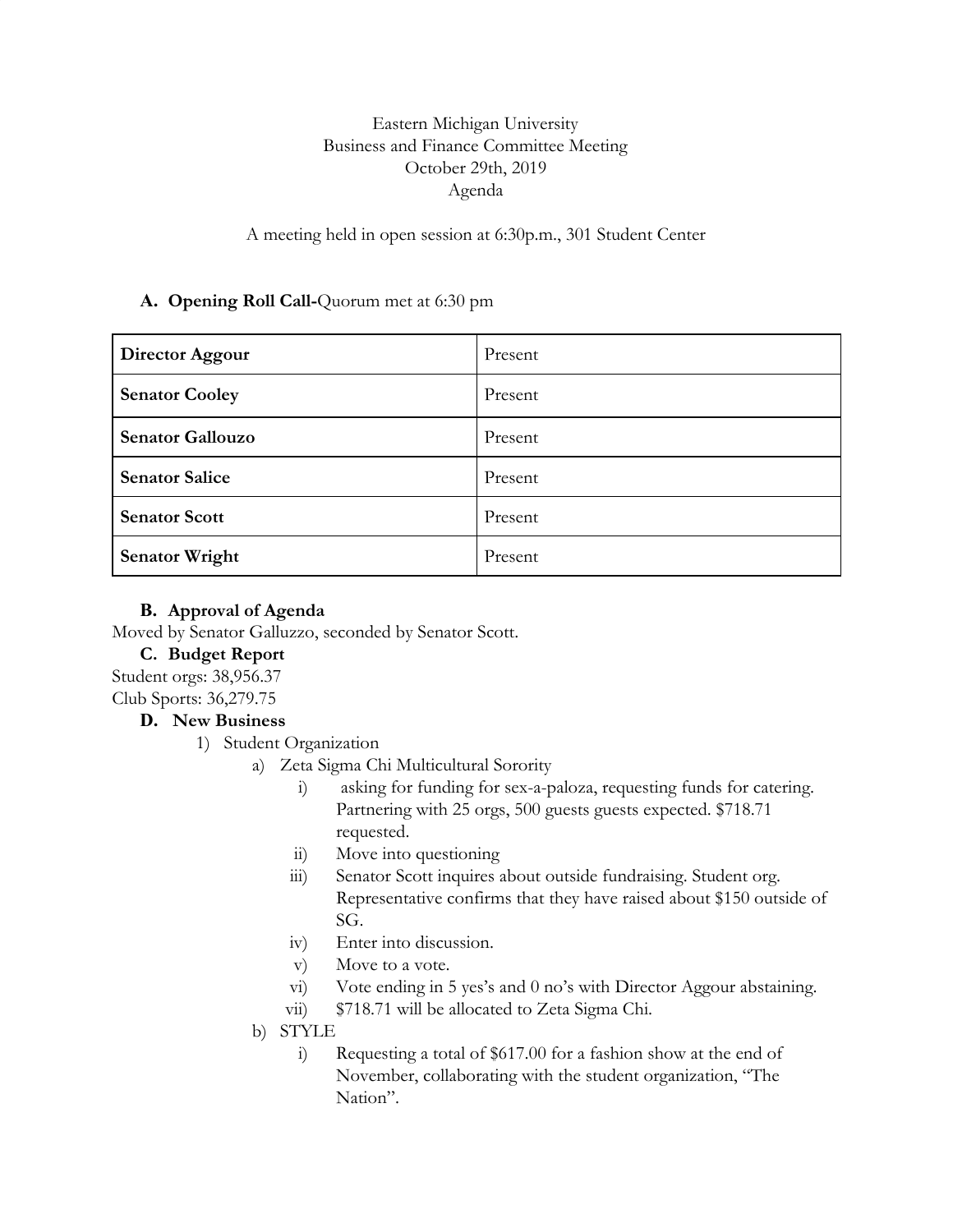- ii) Funding will be mainly used to fill AV financial requests.
- iii) Move into questioning
- iv) Senator Scott asks about outside fundraising, representative says that have not explored this option.
- v) Senator Galluzzo inquires about their X-Fund amount. Director Aggour clarifies.
- vi) Enter into discussion.
- vii) Senator Wright says that given the time between now and the event there will be no time for them to fundraise.
- viii) Senator Scott says that \$500 would be an appropriate allocation amount.
- ix) Senator Galluzzo motions to amend the amount to \$500, seconded.
- x) Move to a vote.
- xi) Vote ending in 5 yes's and 0 no's with Director Aggour abstaining.
- xii) \$500 will be allocated to STYLE.
- c) Alpha Phi Omega
	- i) Asking for a total of \$ 917.67 for registration fees for a regional conference.
	- ii) Move into questioning.
	- iii) Senator Galluzzo asks about the size of the conference and how EMU students will benefit from it.
	- iv) Move into discussion.
	- v) Director Aggour notes the fundraising efforts.
	- vi) Senator Galluzzo concurs with Director Aggour.
	- vii) Senator Wright moves to amend the amount to \$800, seconded without objection, and approved.
	- viii) The request amount has been changed to \$800.
	- ix) Move to a vote.
	- x) Vote ending in 5 yes's and 0 no's.
	- xi) Alpha Phi Omega will be allocated \$800.
- d) Poetry Society
	- i) Asking for \$5000 for Color of Drums event during MLK week.
	- ii) 500 people are expected to attend.
	- iii) Note fundraising events in the past, and potential future ones.
	- iv) Acquiring LBC approval.
	- v) Move to questioning.
	- vi) Senator Scott clarifies about fundraising ideas.
	- vii) Director Aggour suggests asking educational departments for funding.
	- viii) Move into discussion.
	- ix) Director Aggour comments on the success of their fundraising.
	- x) Senator Galluzzo notes the suggested limits of this meeting.
	- xi) Senator Wright moves to amend the amount to \$2,000, seconded and approved.
	- xii) Move to a vote.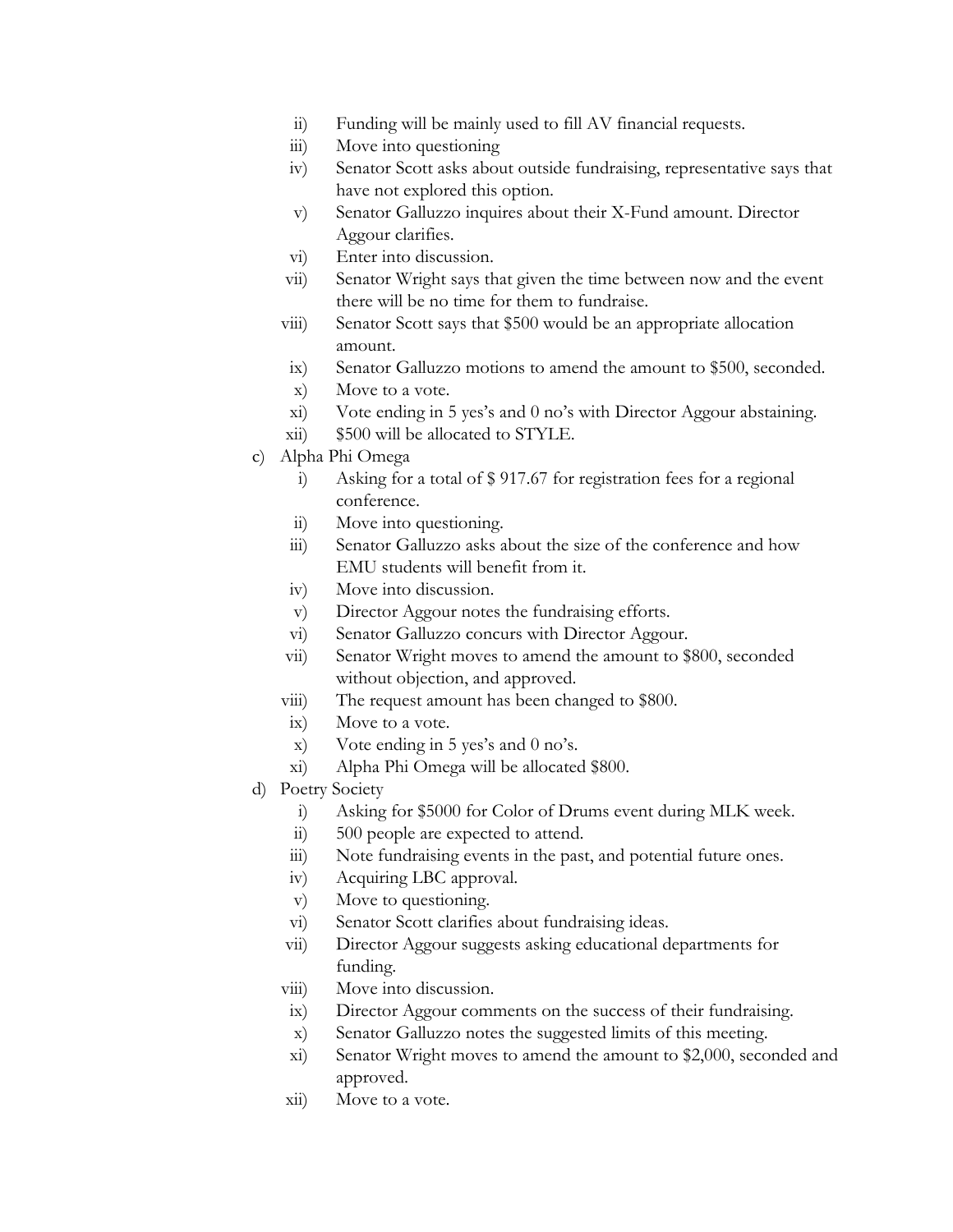- xiii) Vote ending in 5 yes's and 0 no's with Director Aggour abstaining.
- xiv) Poetry Society will be allocated \$2,000.
- e) International Student Association
	- i) No representatives present.
- f) N.A.P.S. (Natural Authentic Passionate and Stylish)
	- i) No representatives present.
- 2) Club Sports
	- a) EMU Lacrosse
		- i) Requesting a total of \$4,000 for league fees, referee fees and reservation space for practices.
		- ii) Move into questioning.
		- iii) Director Aggour notes that there is some confusion about the exact number requested.
		- iv) Move into discussion.
		- v) Director Aggour notes that the maximum amount that can be spent is \$2,359.00.
		- vi) Senator Wright moves to amend the amount to \$2,150, motion passes.
		- vii) Move to a vote.
		- viii) Vote ending in 5 yes's and 0 no's.
		- ix) Club Lacrosse will receive funding in the amount of \$2,150.
	- b) Eastern Michigan Hockey
		- i) Requesting a total of \$2,389.03.
		- ii) Move into questioning.
		- iii) Director Aggour asks the club where else they can turn to for funding.
		- iv) Representative states that they have reached out to local businesses.
		- v) Senator Galluzzo asks if there are Hockey specific entities that are willing to provide scholarships.
		- vi) Move into discussion.
		- vii) Director Aggour notes that since their need is so large, this amount may not even help them.
		- viii) Senator Galluzzo disagrees, noting that any amount will help.
		- ix) Senator Wright moves to change the amount to \$2,150, seconded and approved.
		- x) Move to a vote.
		- xi) Vote ending in 5 yes's and 0 no's with Director Aggour abstaining.
- 3) Project Ideas
	- a) Director Aggour notes request from President Ethan Smith how we can better the University as a whole from the money from the EMU Foundation.
	- b) Senator Scott notes the importance of Housing and dorm updates.
	- c) Senator Gallouzo states importance of CAPS and how it's underfunded.
	- d) Director Aggour suggests that everybody has financial help for food insecurity.
	- e) Senator Cooley talks about donating to Swoop's.